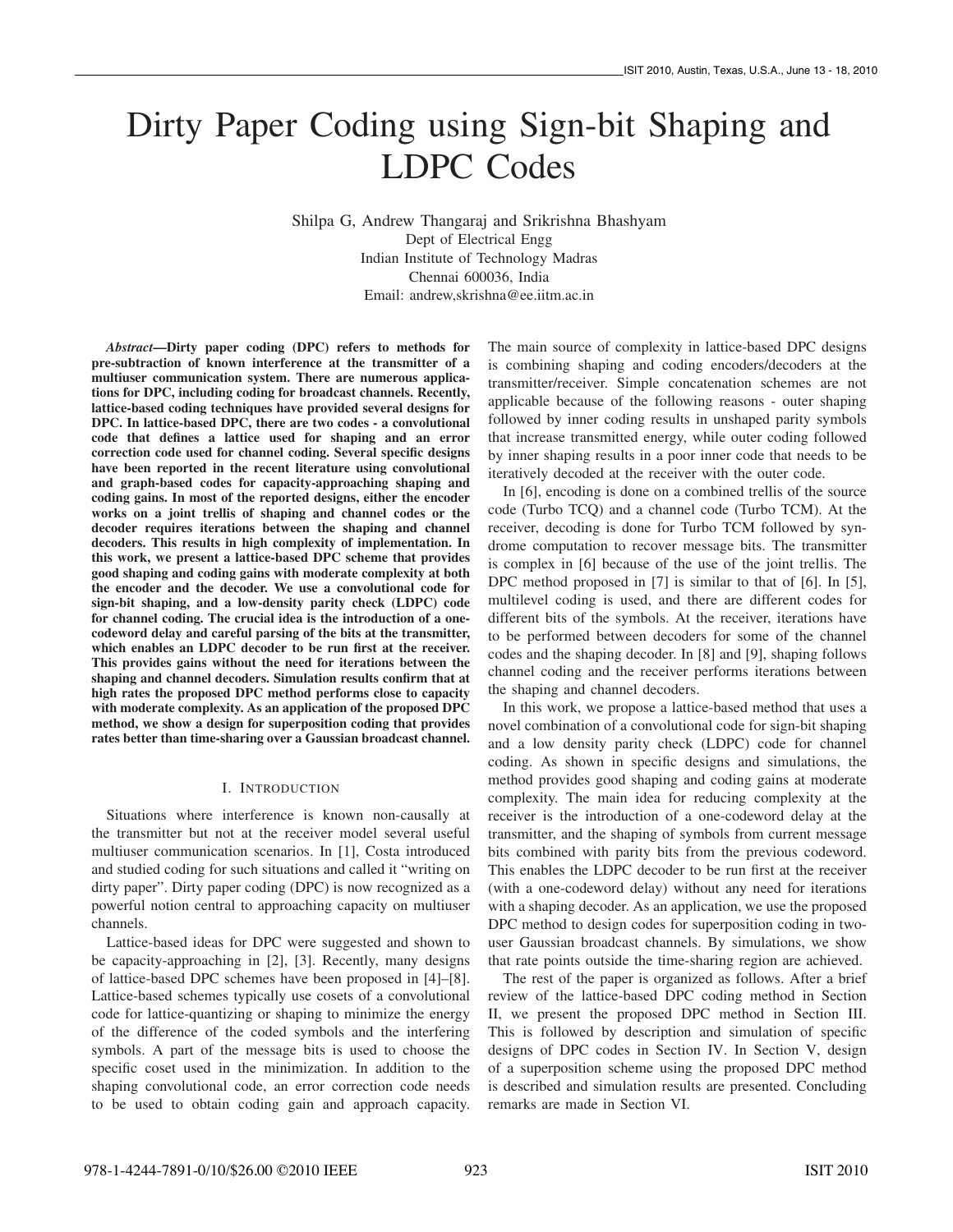# II. LATTICE DIRTY PAPER CODES

In a Gaussian dirty paper channel, the received symbol vector  $\mathbf{Y} = [Y_1 \ Y_2 \cdots Y_n]$  is modeled as

$$
\mathbf{Y} = \mathbf{X} + \mathbf{S} + \mathbf{N},
$$

where  $\mathbf{X} = [X_1 \ X_2 \cdots X_n]$  denotes the transmitted vector,  $S = [S_1 \ S_2 \cdots S_n]$  denotes the interfering vector assumed to be known non-causally at the transmitter and **N** denotes the additive Gaussian noise vector. The transmit power is assumed to be upper-bounded by  $\frac{1}{n}E[|\mathbf{X}|^2] \leq P_X$  per symbol,<br>and the interference power is denoted  $\frac{1}{n}E[|\mathbf{S}|^2] = P_X$  per and the interference power is denoted  $\frac{1}{n}E[|\mathbf{S}|^2] = P_S$  per symbol. The noise variance per symbol is denoted  $P_N$ . In symbol. The noise variance per symbol is denoted  $P_N$ . In [1], Costa shows that the capacity of the dirty paper channel is  $\frac{1}{2}$  log  $\left(1 + \frac{P_X}{P_N}\right)$  i.e. known interference can be canceled perfectly at the transmitter.

The interfering vector **S** is used as an input in the encoding process and plays an important role to determine a suitable transmit vector **X**. A coding strategy for choosing **X** needs to overcome the imminent addition of **S** and protect the transmitted information from the addition of the noise **N**. Such coding strategies are called dirty paper coding (DPC) methods.

In [3], a dirty paper coding (DPC) scheme based on lattice strategies was proposed and shown to achieve the capacity of the dirty paper channel. We follow [4] for a brief review of the transmitter and receiver structure in the lattice DPC method [3]. Let  $\Lambda$  denote an *n*-dimensional lattice with fundamental Voronoi region  $\nu$  having averaged second moment  $P(\Lambda) = P_X$  and normalized second moment  $G(\Lambda)$ . Also let  $U \sim$  Unif (v) i.e. *U* is a random variable (dither) uniformly distributed over  $\nu$ . The lattice transmission approach of [3] [4] is as follows.

• *Transmitter*: The input alphabet X is restricted to  $\nu$ . For any  $v \in \nu$ , the encoder sends

$$
X = [\nu - \alpha S - U] \bmod \Lambda, \tag{1}
$$

where  $\alpha = \frac{P_X}{P_X + P_N}$  is a MMSE scaling factor [4].<br>Receiver: The receiver computes • *Receiver*: The receiver computes

$$
Y' = [\alpha Y + U] \bmod \Lambda \tag{2}
$$

The channel from  $v$  to  $Y'$  defined by (1) and (2) is equivalent in distribution to

$$
Y' = [\nu + N'] \bmod \Lambda,\tag{3}
$$

where

$$
N' = [(1 - \alpha) U + \alpha N] \bmod \Lambda.
$$
 (4)

Lower bounds on achievable rates for the above equivalent channel is shown in [4] to be equal to

$$
I(V;Y') \ge \frac{1}{2}\log_2(1 + SNR) - \frac{1}{2}\log_2(2\pi eG(\Lambda)).
$$
 (5)

For optimal shaping,  $G(\Lambda) \to \frac{1}{2\pi e}$  and we approach capacity<br>of the dirty paper channel. Note that the dither is assumed to of the dirty paper channel. Note that the dither is assumed to be known at the transmitter and receiver (say, through the use of a common seed in a random number generator).

# III. PROPOSED SCHEME

The proposed scheme uses a convolutional code for signbit shaping [10] and low density parity check (LDPC) codes for channel coding. We assume a M-PAM signal constellation with a carefully chosen bit-to-symbol mapping that is compatible with sign-bit shaping and bit-interleaved coded modulation (BICM) [11]. For  $M = 16$ , the constellation and mapping are shown in Fig. 1. The mapping in Fig. 1 is suited for signbit shaping, since a flip of the most significant bit results in a significant change in symbol value for all possible 4-bit inputs. Also, the mapping is mostly Gray except for a few symbol transitions. Gray mapping is known to be the most effective mapping for BICM with LDPC codes. This heuristic choice of mapping enables the possibility of good shaping and coding gains to be obtained simultaneously. As expected, larger values of M will result in larger shaping gains in our design, and we stick to the 16-PAM shown in Fig. 1 for illustration and simulation.

## *A. Encoder Structure*

The encoder structure for the proposed scheme is as shown in Fig. 2. We describe the operations in the encoder at time step  $T$  or in the  $T$ -th block. A  $k$ -bit message  $\mathbf{m} = [m_1 \ m_2 \cdots m_k]$  is encoded into a s-symbol vector  $\mathbf{u} = [u_1 \ u_2 \cdots u_s]$  from the M-PAM constellation  $A = \{-(M-1)/2, \cdots, -1/2, 1/2, \cdots, (M-1)/2\}$ , where  $s = \frac{n}{\log_2 M}$  is assumed to be an integer. Let  $l = \log_2 M$  and<br>let  $f = \log_2 10^{-1} l$  is denote the bit to symbol mapping. The let  $f_M : \{0,1\}^l \to A$  denote the bit-to-symbol mapping. The bits that map to the *i*-th symbol are denoted  $z_i a_{2i} a_{3i} \cdots a_{li}$ ; the sign-bit vector is denoted  $z = [z_1 \ z_2 \cdots z_s]$ , and we define vectors  $\mathbf{a}_j = [a_{j1} \ a_{j2} \cdots a_{j_s}]$  for  $2 \leq j \leq l$ . Finally, we have  $\mathbf{v} = f_M(\mathbf{z}\mathbf{a}_2 \cdots \mathbf{a}_l)$ , where  $f_M$  operates component-wise on a vector input.

Let us assume that the vectors  $a_j$ ,  $2 \leq j \leq l$  are available at the encoder. The sign-bit shaping convolutional code is used to determine the sign-bit vector **z** as follows. A part of the message  $\mathbf{m}' = [m_1 \ m_2 \cdots m_{k'}]$  with  $k' < k$  bits is mapped to a coset leader of the convolutional code using an inverse syndrome former [10]. Note that we need the rate of the convolutional code to be  $1 - k'/s$ . Let the coset chosen by  $m'$  be denoted  $C(m')$ . The sign-bit vector **z** is chosen from  $C(\mathbf{m}')$  so as to minimize the squared sum (energy) of the vector (**v** −  $\alpha$ **S**) mod *M*, where  $\alpha = \frac{P_X}{P_X + P_N}$  is the MMSE factor and **S** is the interference vector. That is,

$$
\mathbf{z} = \arg\min_{\mathbf{u}\in C(\mathbf{m}')} |(f_M(\mathbf{u}\mathbf{a}_2\cdots\mathbf{a}_l) - \alpha \mathbf{S}) \mod M|^2. \quad (6)
$$

The minimization in (6) is implemented using the Viterbi algorithm [10].

The  $a_j$ ,  $2 \le j \le l$  are determined as follows. An  $(n, k-k')$ <br>**I** DPC and is used at the appedent with a systematic appedent s) LDPC code is used at the encoder with a systematic encoder  $E: \{0,1\}^{k-k'+s} \to \{0,1\}^n$ . Let  $\mathbf{m}'' = [\mathbf{z} \ m_{k'+1} \cdots m_k]$  be<br>input to the systematic LDDC angeles to obtain the codeword input to the systematic LDPC encoder to obtain the codeword  $E(\mathbf{m}^{\prime\prime}) = [\mathbf{m}^{\prime\prime} \mathbf{p}_T]$ , where  $\mathbf{p}_T$  is the parity-bit vector for the T-th block. The parity-bit vector is delayed by one time step. For the T-th block, the  $n-s = s(l-1)$  bits in  $[m_{k'+1} \cdots m_k]$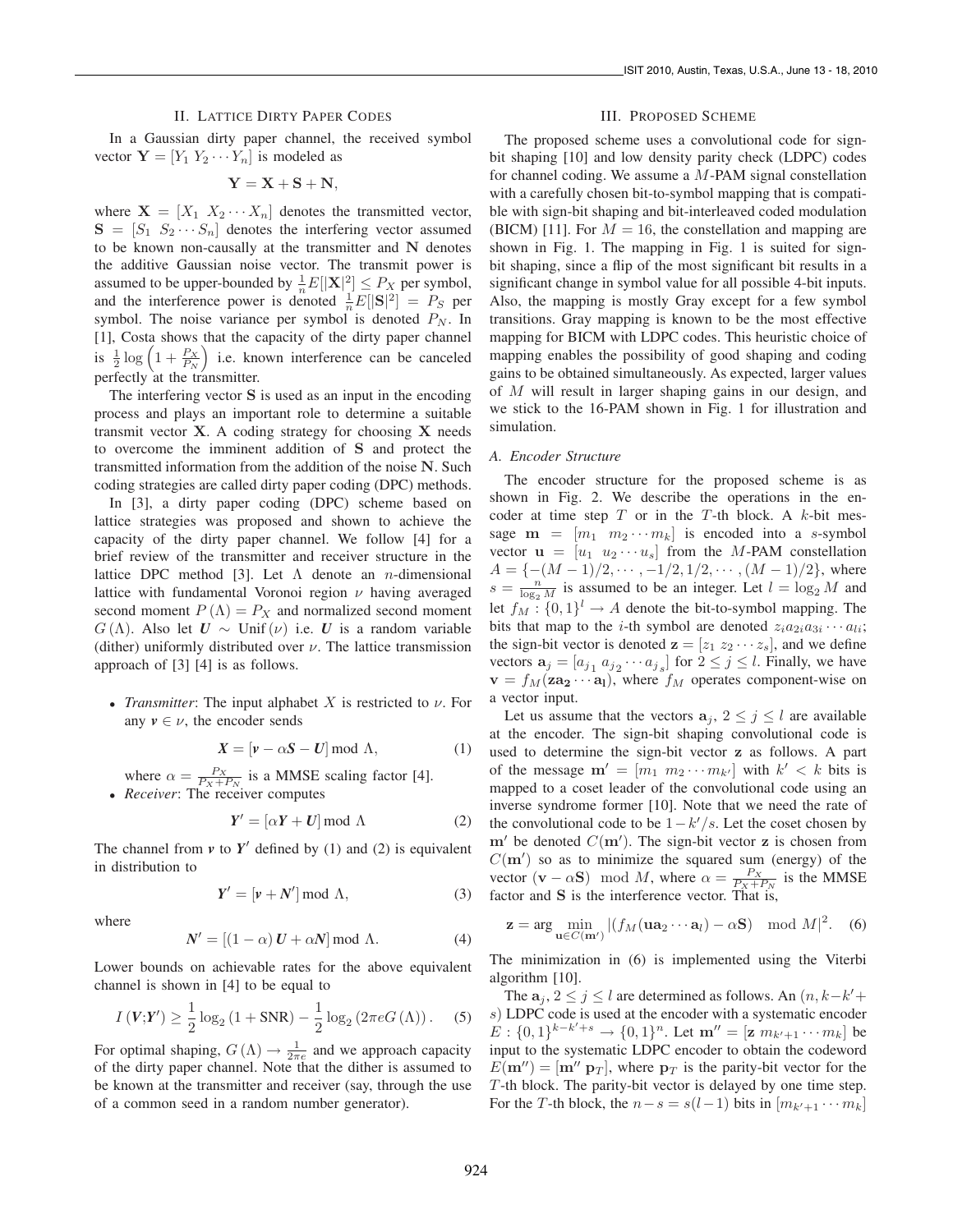|  | 1000 1001 1011 1010 1110 1111 1101 1100 0000 0001 0011 0010 0110 0111 0101 0100                        |  |  |  |  |  |  |  |
|--|--------------------------------------------------------------------------------------------------------|--|--|--|--|--|--|--|
|  | .                                                                                                      |  |  |  |  |  |  |  |
|  | $-15/2 - 13/2 - 11/2 - 9/2 - 7/2 - 5/2 - 3/2 - 1/2$ $1/2$ $3/2$ $5/2$ $7/2$ $9/2$ $11/2$ $13/2$ $15/2$ |  |  |  |  |  |  |  |

Fig. 1. 16-PAM constellation.



Fig. 2. Encoder structure.

and  $p_{T-1}$  are rearranged by a permutation  $\Pi$  to form the vectors  $a_j$ ,  $2 \leq j \leq l$ . This permutation is necessary in an implementation of BICM [11].

Note that both the shaping and coding objectives have been met at the encoder. The transmitted symbols  $\mathbf{v} - \alpha \mathbf{S}$  $mod\ M$  have minimal energy in the lattice defined by signbit shaping using the convolutional code. Selected bits in successive blocks of symbols form codewords of the LDPC code. In summary, the encoder structure achieves DPC shaping and LDPC coding with bit-interleaved modulation.

#### *B. Decoder Structure*

The decoder for the proposed scheme is as shown in Fig.3. Because of the one-codeword delay, parity bits of the  $T +$ 1-th block and message plus shaped bits of the T-th block form a valid LDPC codeword. Therefore, an LDPC decoder is first run on these symbols corresponding to a codeword. The decoded shaped bits are passed through a syndrome former to get message bits used for shaping. Iterations between shaping decoder and channel decoder are not needed. The demapper computes log likelihood ratios (LLRs) for the bits from the received symbols in  $Y = \alpha Y + U$ . The LLRs of the  $(k - k')$ message bits after a delay of one time step, and the LLRs of the  $n-(k-k'+s)$  parity bits are de-interleaved. The  $s = \frac{n}{log_2}$ LLRs of the sign bits after a delay on one time step, and the n−s output LLRs of the de-interleaver are given as the input to the LDPC decoder. The LDPC decoder outputs  $k - k'$  message bits and s bits of the sign bit vector of the previous block. Now, the s-bit sign vector is passed through the syndrome former to recover the remaining  $k'$  message bits.

The demapper function at the receiver has to calculate LLRs taking into account the modulo  $M$  operation at the encoder [4]. Therefore, the received constellation  $A_R$  is a replicated version of the M-PAM constellation A used at the transmitter (assuming that scaling factors have been corrected at the receiver). That is,  $A_R = \{A - rM, \dots, A - M, A, A + M, \dots, A + rM\}.$ The number of replications  $r$  is chosen so that the average power of  $A_R$  is approximately equal to the total average power  $P_X + P_S$ , and the bit mapping of the symbol  $a + jM$  $(a \in A, 1 \leq j \leq r)$  is the same as that for a. The LLR for the *i*-th bit in the *j*-th symbol  $\hat{Y}_i$  is computed according to the constellation  $A_R$  using the following formula:

$$
L_{i} = \frac{\sum_{a \in A_{R}: \text{bit } i=0} \exp\left(-\frac{1}{2} \frac{\left(\widehat{Y}_{j} - a\right)^{2}}{\alpha P_{N}}\right)}{\sum_{a \in A_{R}: \text{bit } i=1} \exp\left(-\frac{1}{2} \frac{\left(\widehat{Y}_{j} - a\right)^{2}}{\alpha P_{N}}\right)}.
$$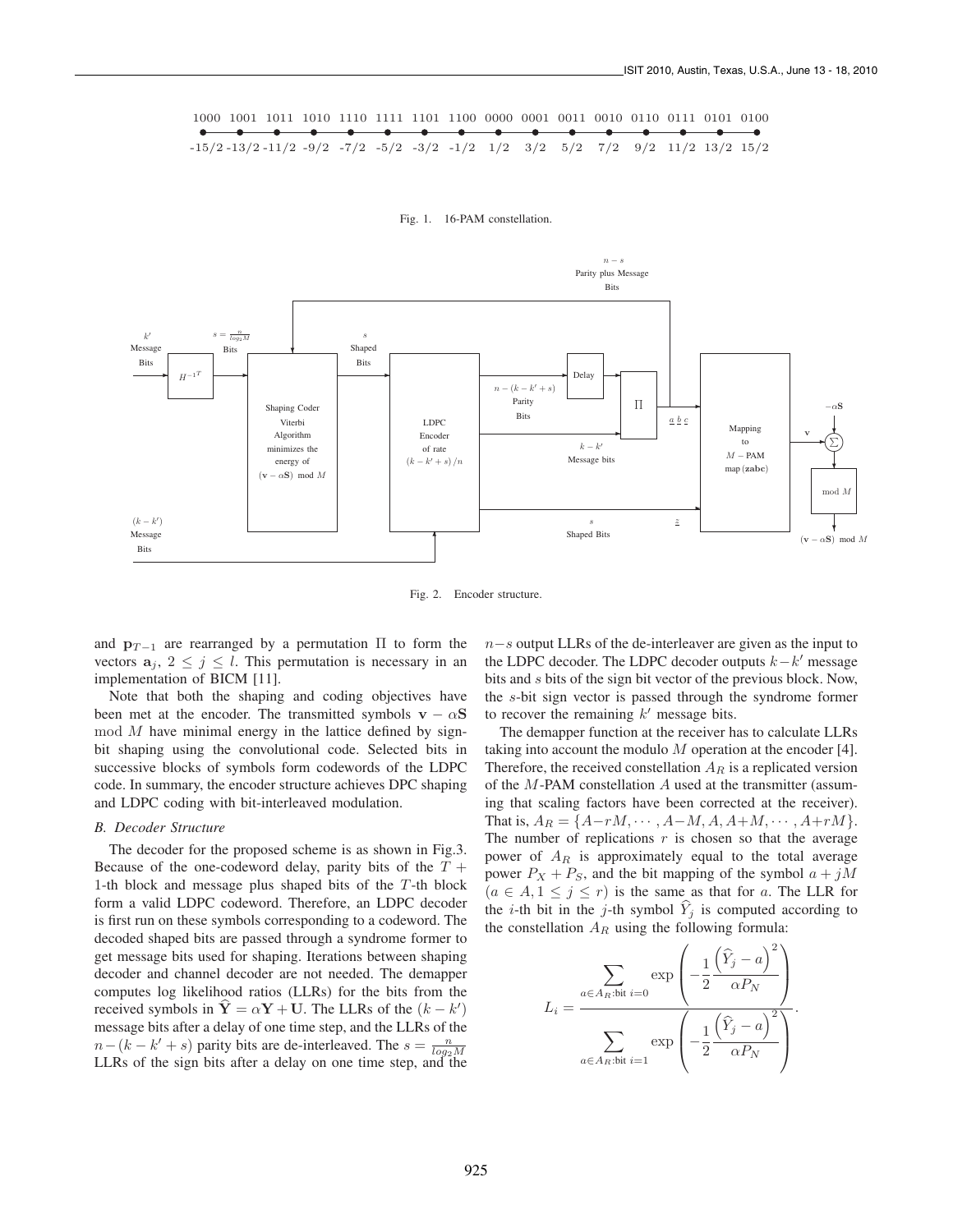

Fig. 3. Decoder structure.

Since the constellation mapping is nearly Gray, iterations with the demapper do not provide significant improvements in coding gain, particularly for large M.

## IV. SIMULATION RESULTS

For simulations, we have taken  $n = 40000$ ,  $k = 30000$ ,  $k' = 5000$  with  $M = 16$ ; this results in  $s = 10000$ . The constellation mapping is as given in Fig. 1. We have chosen a rate-1/2 memory 8 (256 state) nonsystematic convolutional code with generator polynomials  $(D^8 + D^5 + D^4 + D^2 + D + 1, D^8 + D^7 + D^4 + D^2 + 1)$ as the sign-bit shaping code. A non-systematic convolutional code is used to avoid error propagation problems.

A randomly constructed irregular LDPC code (40000, 35000) of rate 7/8 with variable node degree distribution  $0.1256x + 0.7140x^{2} + 0.1604x^{9}$  and check node degree distribution  $x^{31}$  is used as the channel code. We considered several candidate distributions originally designed for BPSK over AWGN, and chose the one that provided the best performance. The overall rate of transmission is seen to be  $\frac{30000}{40000} \times 4 = 3$ <br>hits per channel use. Fig. 4 shows BER plots over an AWGN bits per channel use. Fig. 4 shows BER plots over an AWGN channel and a DPC channel with interference known at the transmitter. The interfering vector was generated at random



Fig. 4. BER plot for DPC and AWGN.

for different power levels. The plot with interference did not change appreciably for all power levels of interference, and we have provided one plot for illustration. We see that a BER of 10<sup>−</sup><sup>5</sup> is achieved at an SNR of 19.45dB with interference, and at an SNR of 19.33 dB without interference. We have simulated 1000 blocks of length 40000 to obtain sufficient statistics for a BER of  $10^{-5}$ .

The AWGN capacity at an SNR of  $10 \log_{10}(2^6 - 1) = 17.99$ dB for a rate of 3 bits per channel use. This shows that we are 1.46 dB away from ideal dirty paper channel capacity. The granular gain  $G(\Lambda) = 2^{2R}/6S_x$  is computed from the simulations to be 1.282dB [4], where  $R = 3.5$  is the rate before channel coding, and  $S<sub>x</sub>$  is the transmit power (obtained through simulations). From this, the shaping loss is calculated as follows:

$$
10\log_{10} \frac{2\pi e G \left(\Lambda\right) 2^{2C^*} - 1}{2^{2C^*} - 1} = 0.2548 \text{ dB},\tag{7}
$$

where  $C^* = 3$ . So, of the total gap of 1.46 dB, we have a shaping gap of 0.2548dB, and a coding gap of 1.2052dB to capacity. We observed that trellis shaping with larger number of states results in a decrease in shaping loss in other simulations.

## V. APPLICATION TO GAUSSIAN BROADCAST CHANNEL

We use the proposed scheme for superposition coding in a two-user Gaussian broadcast channel  $Y_1 = X + N_1$  and  $Y_2 = X + N_2$  with  $P_{N_1} > P_{N_2}$ . We let  $P_{X_1} = (1 - \beta) P$ and  $P_{X_2} = \beta P$ , where P is the total transmit power. Here, User 2 is coded using DPC considering User 1 as interference. User 1 is shaped using sign-bit shaping and coded using an LDPC code over M-PAM. Fig. 5 shows a block diagram of the transmitter and receivers. The encoder structure for User 1 is as in Fig. 2 with the interference vector  $S = 0$ . Hence, for User 1, the shaping coder minimizes the energy of **v**. The demapper at Receiver 1 calculates LLR for the  $i$ -th bit in the j-th receiver symbol  $Y_{1j}$  using the following formula.

$$
L_i = \frac{\sum_{a \in A:\text{bit }i=0} p(a) \exp\{-\frac{1}{2} \frac{(Y_{1j}-a)^2}{\beta P + P_{N_1}}\}}{\sum_{a \in A:\text{bit }i=1} p(a) \exp\{-\frac{1}{2} \frac{(Y_{1j}-a)^2}{\beta P + P_{N_1}}\}}
$$

,

where  $p(a)$  for  $a \in A$  represents the *a priori* probability of the M-PAM symbol a. At the receiver, we approximate  $p_i$  using